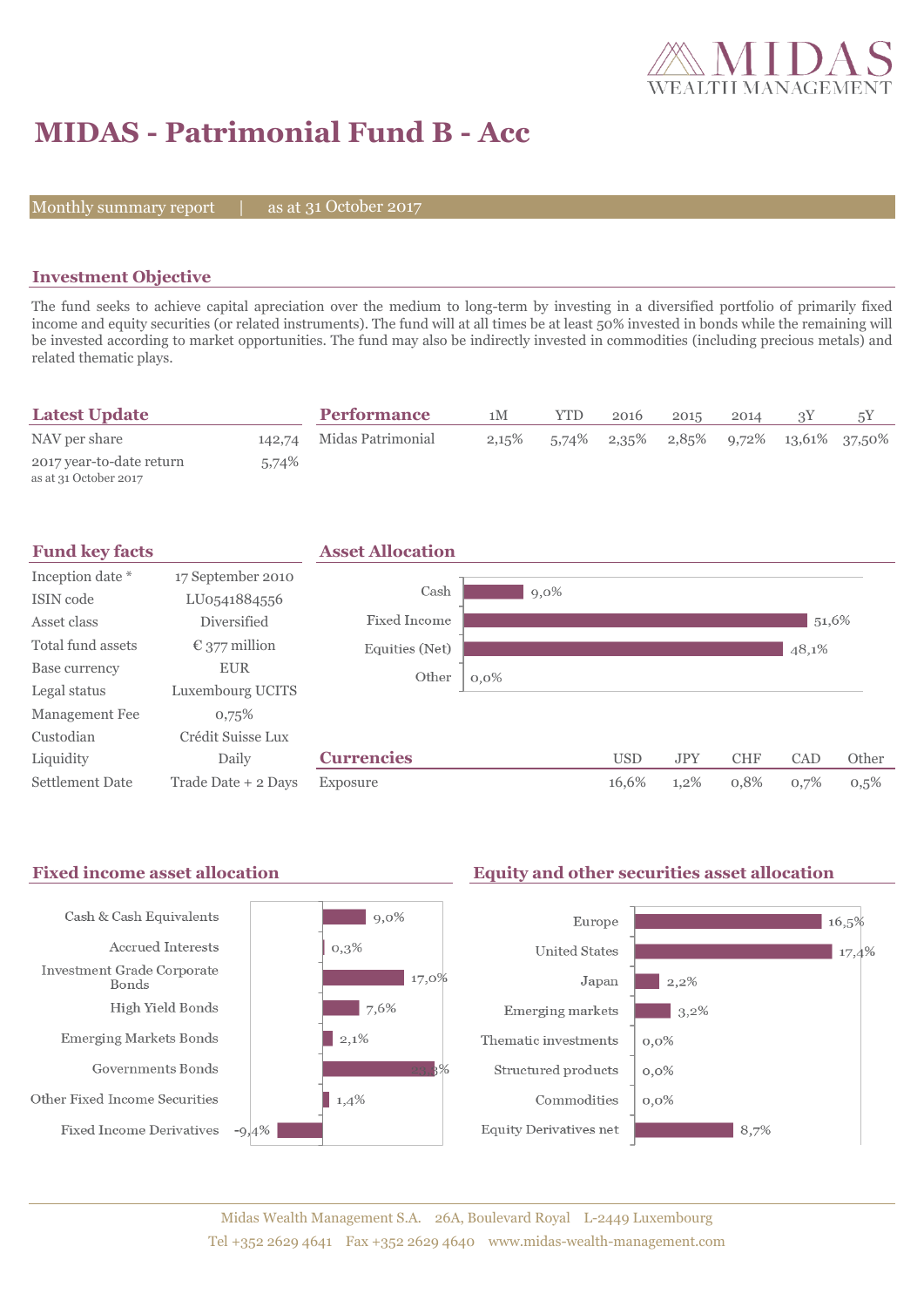

# **MIDAS - Patrimonial Fund B - Acc**

Monthly summary report | as at 31 October 2017

| Top 10 fixed income holdings             | YTM     | Rating     | Weight  | <b>Fixed income rating breakdown</b> |
|------------------------------------------|---------|------------|---------|--------------------------------------|
| DEUTSCHLAND REP : DBR 0 1/2 08/15/27     | 0,4%    | AAA        | 5,4%    |                                      |
| SPANISH GOV'T: SPGB 1.45 10/31/27        | $1,5\%$ | $BBB+$     | 5,3%    | <b>AAA</b><br>10,7%                  |
| PORTUGUESE OT'S : PGB 27/8 07/21/26      | 1,9%    | BBB-       | 3,7%    | AA<br>5,9%                           |
| BTPS: BTPS 0.35 11/01/21                 | $0,3\%$ | <b>BBB</b> | 3,5%    | A<br>$0.0\%$                         |
| FRANCE O.A.T.: FRTR 0 1/2 05/25/25       | $0,3\%$ | AA         | $3,0\%$ | <b>BBB</b><br>42,5%                  |
| CELLNEX TELECOM : CLNXSM 27/8 04/18      | 1,9%    | $BB+$      | 1,7%    | <b>BB</b><br>7,8%                    |
| BOLLORE SA: BOLFP 2 01/25/22             | 1,1%    | <b>NR</b>  | 1,6%    | B<br>14,1%                           |
| GAZPROMBANK: GPBRU 3.984 10/30/18        | $1,0\%$ | $BB+$      | 1,6%    | <b>CCC</b><br>0,6%                   |
| ICCREA BANCA SPA : ICCREA 1 1/2 10/11/2: | 1,4%    | <b>BBB</b> | 1,6%    |                                      |
| SPAIN I/L BOND : SPGBEI 0.3 11/30/21     | 0,4%    | $BBB+$     | 1,4%    | NR<br>18,3%                          |

| Top 10 equity holdings<br>Sector |                               | Weight  | <b>Equity sector breakdown</b>                     |                     |  |
|----------------------------------|-------------------------------|---------|----------------------------------------------------|---------------------|--|
| <b>BANK OF AMERICA CORP</b>      | Financials                    | $0,9\%$ | Consumer Discretionary                             | 12,2%               |  |
| <b>JPMORGAN CHASE &amp; CO</b>   | Financials                    | 0,9%    | Consumer Staples                                   | 8,2%                |  |
| <b>AMAZON.COM INC</b>            | Consumer Discretionary        | 0,8%    | Energy                                             | 7,9%                |  |
| ABN AMRO GROUP NV-GDR W/I        | Financials                    | 0,8%    | Financials                                         | 17,9%               |  |
| CITIGROUP INC                    | Financials                    | 0,7%    | Health Care                                        | 14,2%               |  |
| <b>JOHNSON &amp; JOHNSON</b>     | <b>Health Care</b>            | 0,7%    | <b>Information Technology</b>                      | 19,4%               |  |
| ING GROEP NV-CVA                 | Financials                    | 0,7%    | Industrials                                        | $11,2\%$            |  |
| AXA SA                           | Financials                    | 0,7%    | Materials<br>Telecommunication $\blacksquare$ 1,6% | 4,6%                |  |
| ALPHABET INC-CL A                | <b>Information Technology</b> | 0,7%    | Utilities                                          | $\blacksquare$ 1,0% |  |
| <b>CHECK POINT SOFTWARE TECH</b> | <b>Information Technology</b> | 0.7%    | Real Estate                                        | 1,9%                |  |

# **Top 5 funds and other holdings**

| Nordea Stable Emerging Markets Equity | 2,6%    |
|---------------------------------------|---------|
| Amundi ETF TOPIX                      | 2.2%    |
| MM Convertible Europe                 | $1.4\%$ |